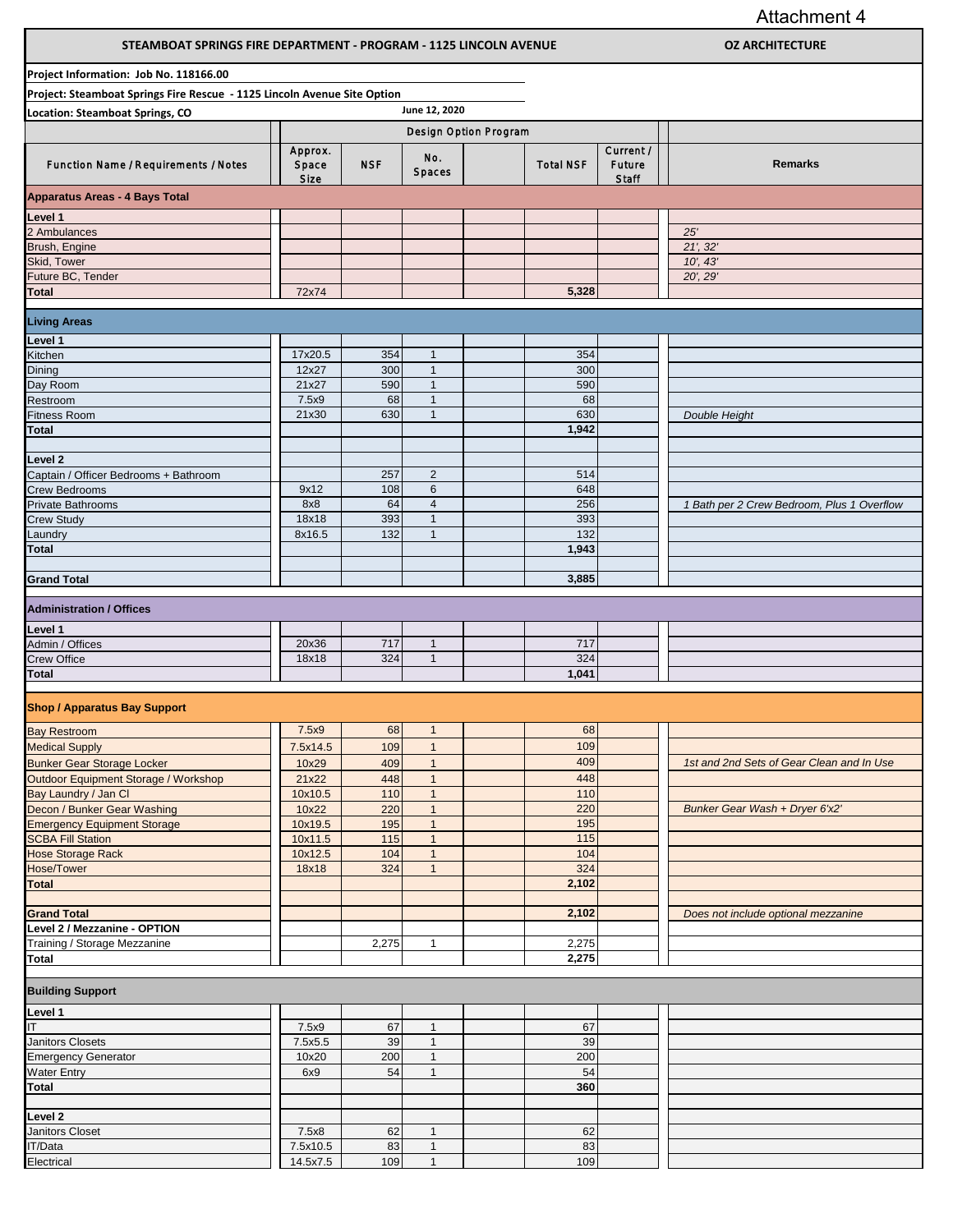| Mechanical                                                                                                                   | 14.5x16.5                                                    | 242 | $\mathbf{1}$ |  | 242              |  |                                                               |  |  |  |  |  |
|------------------------------------------------------------------------------------------------------------------------------|--------------------------------------------------------------|-----|--------------|--|------------------|--|---------------------------------------------------------------|--|--|--|--|--|
| Total                                                                                                                        |                                                              |     |              |  | 496              |  |                                                               |  |  |  |  |  |
|                                                                                                                              |                                                              |     |              |  |                  |  |                                                               |  |  |  |  |  |
| <b>Grand Total</b>                                                                                                           |                                                              |     |              |  | 856              |  | 13212                                                         |  |  |  |  |  |
|                                                                                                                              |                                                              |     |              |  |                  |  |                                                               |  |  |  |  |  |
| Level 1 NSF                                                                                                                  |                                                              |     |              |  | 10,773           |  |                                                               |  |  |  |  |  |
| Level 2 NSF<br><b>Total NSF</b>                                                                                              |                                                              |     |              |  | 2,439            |  | Does not include optional mezzanine                           |  |  |  |  |  |
| Level 1 GSF                                                                                                                  |                                                              |     |              |  | 13,212<br>12,987 |  | Circulation not included                                      |  |  |  |  |  |
| Level 2 GSF                                                                                                                  |                                                              |     |              |  | 4,394            |  | Does not include optional mezzanine                           |  |  |  |  |  |
| <b>Total GSF</b>                                                                                                             |                                                              |     |              |  | 17,381           |  |                                                               |  |  |  |  |  |
|                                                                                                                              |                                                              |     |              |  |                  |  | Actual GSF taken from concept plan                            |  |  |  |  |  |
|                                                                                                                              |                                                              |     |              |  |                  |  | Assume building size reange between 15,000 GSF and 17,400 GSF |  |  |  |  |  |
| <b>Exterior Space and Equipment</b>                                                                                          |                                                              |     |              |  |                  |  |                                                               |  |  |  |  |  |
| 12 Parking Spaces (1 ADA)                                                                                                    |                                                              |     |              |  |                  |  |                                                               |  |  |  |  |  |
| <b>Trash Enclosure</b>                                                                                                       |                                                              |     |              |  |                  |  |                                                               |  |  |  |  |  |
| <b>Sidewalks and Paved Walkways</b>                                                                                          |                                                              |     |              |  |                  |  |                                                               |  |  |  |  |  |
| <b>Front Apron</b>                                                                                                           |                                                              |     |              |  |                  |  |                                                               |  |  |  |  |  |
| Flagpole / lighting                                                                                                          |                                                              |     |              |  |                  |  |                                                               |  |  |  |  |  |
| <b>Entry Walk</b>                                                                                                            |                                                              |     |              |  |                  |  |                                                               |  |  |  |  |  |
| <b>Emergency Generator and Pad</b>                                                                                           |                                                              |     |              |  |                  |  |                                                               |  |  |  |  |  |
| Test Hydrant @ Front Apron                                                                                                   |                                                              |     |              |  |                  |  |                                                               |  |  |  |  |  |
|                                                                                                                              |                                                              |     |              |  |                  |  |                                                               |  |  |  |  |  |
| General Information / IT - For Review with Department                                                                        |                                                              |     |              |  |                  |  |                                                               |  |  |  |  |  |
| <b>Living Quarters</b>                                                                                                       |                                                              |     |              |  |                  |  |                                                               |  |  |  |  |  |
|                                                                                                                              |                                                              |     |              |  |                  |  |                                                               |  |  |  |  |  |
| 2. Dayroom notification panel and TV mute located in room                                                                    | 1. Bedroom notification panel located near room light switch |     |              |  |                  |  |                                                               |  |  |  |  |  |
| 3. Work out room alarm notification lights on four perimeter walls, 84" AFF                                                  |                                                              |     |              |  |                  |  |                                                               |  |  |  |  |  |
| 4. Door bells located at all doors                                                                                           |                                                              |     |              |  |                  |  |                                                               |  |  |  |  |  |
| 5. Station alerting system controls located in IT room.                                                                      |                                                              |     |              |  |                  |  |                                                               |  |  |  |  |  |
| 6. 3/4" conduit from accessible area to all devises                                                                          |                                                              |     |              |  |                  |  |                                                               |  |  |  |  |  |
| Audio / Alerting                                                                                                             |                                                              |     |              |  |                  |  |                                                               |  |  |  |  |  |
| 1. Speakers wired in series                                                                                                  |                                                              |     |              |  |                  |  |                                                               |  |  |  |  |  |
| 2. Multiple speakers around perimeter of bays                                                                                |                                                              |     |              |  |                  |  |                                                               |  |  |  |  |  |
| 3. Outside speakers at Patio, front and back pads. Volume control located interior                                           |                                                              |     |              |  |                  |  |                                                               |  |  |  |  |  |
| 4. Speakers in all functional areas including, dayroom, bathrooms, and workrooms                                             |                                                              |     |              |  |                  |  |                                                               |  |  |  |  |  |
| 5. Television surround sound wired to blank J-Boxes in dayroom                                                               |                                                              |     |              |  |                  |  |                                                               |  |  |  |  |  |
| 6. 3/4" conduit from accessible area to all devises                                                                          |                                                              |     |              |  |                  |  |                                                               |  |  |  |  |  |
| Data                                                                                                                         |                                                              |     |              |  |                  |  |                                                               |  |  |  |  |  |
| 1. Data for two desk locations in Officers Office                                                                            |                                                              |     |              |  |                  |  |                                                               |  |  |  |  |  |
| 2. Data for wall mounted TV in Officers Office<br>3. Data for six workstations in Firefighter Office verify work station #'s |                                                              |     |              |  |                  |  |                                                               |  |  |  |  |  |
| 4. Data for wall mounted TV in each Bedroom                                                                                  |                                                              |     |              |  |                  |  |                                                               |  |  |  |  |  |
| 5. Data for wall mounted TV in Dayroom                                                                                       |                                                              |     |              |  |                  |  |                                                               |  |  |  |  |  |
| 6. Data in Training Room if applicable                                                                                       |                                                              |     |              |  |                  |  |                                                               |  |  |  |  |  |
| 7. Data at antenna mounting location                                                                                         |                                                              |     |              |  |                  |  |                                                               |  |  |  |  |  |
| 8. 3/4" conduit from accessible area to all devises - Rooms:                                                                 |                                                              |     |              |  |                  |  |                                                               |  |  |  |  |  |
| <b>Security</b>                                                                                                              |                                                              |     |              |  |                  |  |                                                               |  |  |  |  |  |
| 1. Electrified strike plates only, no magnetic locks                                                                         |                                                              |     |              |  |                  |  |                                                               |  |  |  |  |  |
| 2. Card readers or Keypads on exterior doors Verify Type with FD                                                             |                                                              |     |              |  |                  |  |                                                               |  |  |  |  |  |
| 3. Card reader or keypad at doors separating FD from public function - Verify FD                                             |                                                              |     |              |  |                  |  |                                                               |  |  |  |  |  |
| 4. Key locks on officer and firefighter office doors<br>5. 3/4" conduit from accessible area to all devises                  |                                                              |     |              |  |                  |  |                                                               |  |  |  |  |  |
| IT                                                                                                                           |                                                              |     |              |  |                  |  |                                                               |  |  |  |  |  |
| 1. Door bell at front and back door Verify tie in with department                                                            |                                                              |     |              |  |                  |  |                                                               |  |  |  |  |  |
| 2. GPS antenna for alerting - Verify with department                                                                         |                                                              |     |              |  |                  |  |                                                               |  |  |  |  |  |
| 3. Wireless antenna located ceiling height in center of apparatus bay                                                        |                                                              |     |              |  |                  |  |                                                               |  |  |  |  |  |
| 4. All other antenna's easily accessible, with safe operating platform at highest point on roof - Verify with FD             |                                                              |     |              |  |                  |  |                                                               |  |  |  |  |  |
| 5. UPS in Telephone/Server Room                                                                                              |                                                              |     |              |  |                  |  |                                                               |  |  |  |  |  |
| 6. Conduit (varying sizes) from accessible area to all devices                                                               |                                                              |     |              |  |                  |  |                                                               |  |  |  |  |  |
| <b>General Considerations</b>                                                                                                |                                                              |     |              |  |                  |  |                                                               |  |  |  |  |  |
| <b>Exterior Site</b>                                                                                                         |                                                              |     |              |  |                  |  |                                                               |  |  |  |  |  |
| 1. Monument Signage Verify with FD                                                                                           |                                                              |     |              |  |                  |  |                                                               |  |  |  |  |  |
| 2. Lighted flag pole near entrance Verify American Flag and State Flag                                                       |                                                              |     |              |  |                  |  |                                                               |  |  |  |  |  |
| 3. Fire hydrant at front apparatus pad                                                                                       |                                                              |     |              |  |                  |  |                                                               |  |  |  |  |  |
| Trash dumpster located in an enclosure away from sleeping areas                                                              |                                                              |     |              |  |                  |  |                                                               |  |  |  |  |  |
| 5. Verify Antenna roof locations if required                                                                                 |                                                              |     |              |  |                  |  |                                                               |  |  |  |  |  |
| <b>Building</b><br>1. Structure with minimum 50 year life expectancy                                                         |                                                              |     |              |  |                  |  |                                                               |  |  |  |  |  |
| 2. Concrete-Apparatus Bay slab designed for heaviest truck - Verify truck GVW                                                |                                                              |     |              |  |                  |  |                                                               |  |  |  |  |  |
| 3. Concrete- Apparatus Drive Lanes 8" (Re-enforced per Engineers Specifications)                                             |                                                              |     |              |  |                  |  |                                                               |  |  |  |  |  |
| 4. Concrete-Vehicle (light duty) Parking Areas 6" (Re-enforced per Engineers Specifications)                                 |                                                              |     |              |  |                  |  |                                                               |  |  |  |  |  |
| 5. Concrete-Sidewalks 4" (Re-enforced per Engineers Specifications)                                                          |                                                              |     |              |  |                  |  |                                                               |  |  |  |  |  |
| <b>Plumbing</b>                                                                                                              |                                                              |     |              |  |                  |  |                                                               |  |  |  |  |  |